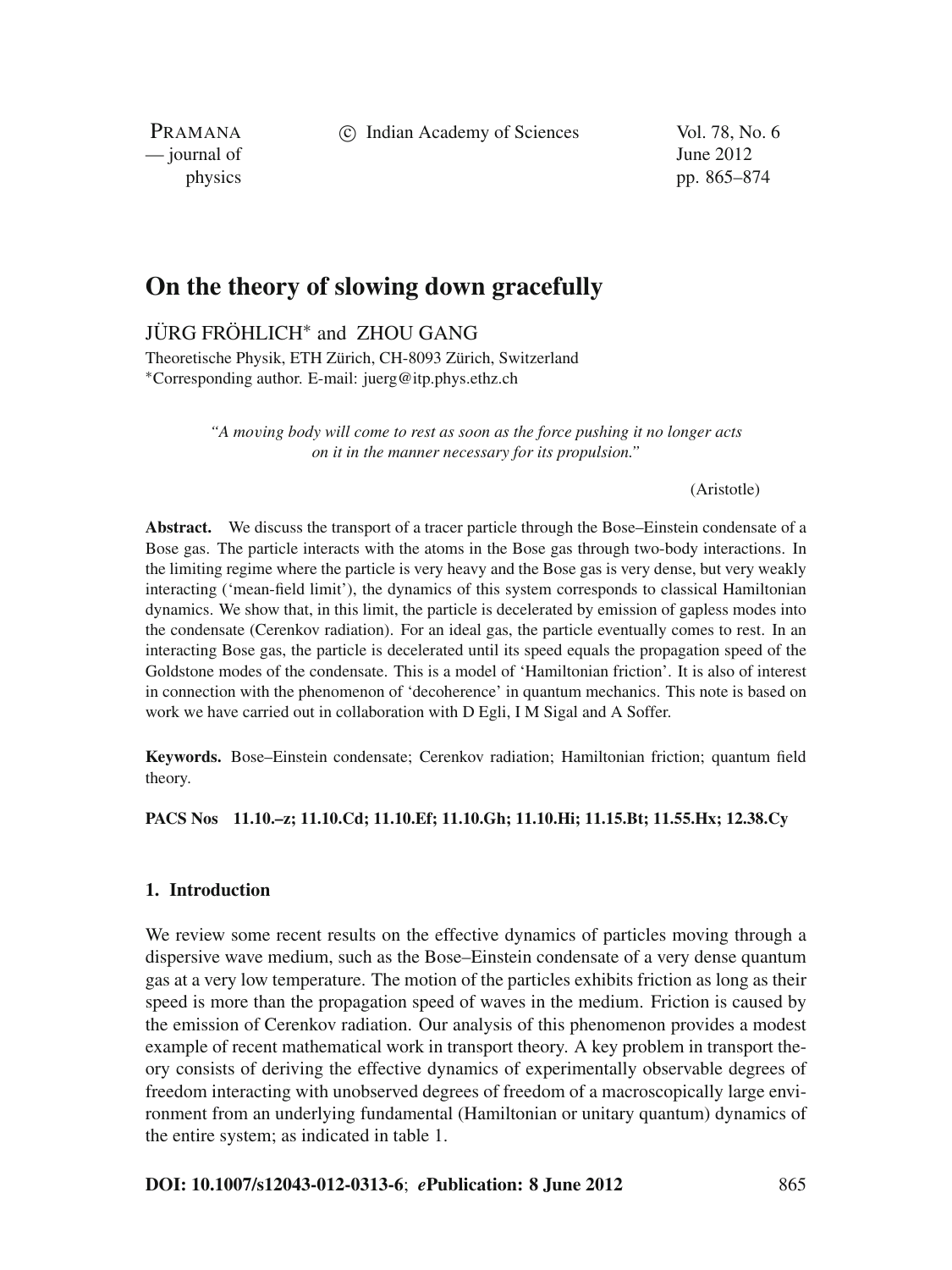| Fundamental dynamics            | Effective dynamics                  |
|---------------------------------|-------------------------------------|
| Hamiltonian dynamics of point   | Dissipative dynamics of particles   |
| particles and waves – celestial | moving through a medium – friction, |
| mechanics;                      | diffusion, Brownian motion;         |
| Schrödinger equation, mechanics | (quantum) Boltzmann equation,       |
| of atom gases;                  | dynamics of viscous fluids,         |

**Table 1.** Examples of fundamental and effective dynamics.

The key problem alluded to, above, concerns the passage from the left to the right column in this table. Typically, one might study a system consisting of an observable tracer particle, or a whole tribe of such particles, coupled to unobserved or only crudely observed degrees of freedom of a medium such as the electromagnetic field in an optically dense material, sound waves in a crystal or the Goldstone modes of an atom gas exhibiting Bose–Einstein condensation. At low temperatures, the emission of Cerenkov radiation by the particle(s) into the medium is the basic mechanism causing friction of the particles' motion. When the medium is, initially, in thermal equilibrium at some temperature  $T > 0$ , it produces thermal noise that causes a diffusive type of motion of the particle(s) around its (their) mean trajectory [1,2].

The problem of making these remarks precise by identifying the correct effective dynamics of the particle(s) and analysing its properties leads one to study a variety of interesting, novel phenomena in the realm of non-linear Hamiltonian evolution equations and quantum dynamics for systems with infinitely many degrees of freedom.

### **2. Some simple model systems**

# 2.1 *Dynamics of a particle mo*v*ing through a medium*

We consider a classical particle moving in physical space  $\mathbb{E}^3$ . The Hamilton function of this system is given by

$$
H(X, P) = \frac{P^2}{2M} + V(X),
$$
\n(1)

where  $X \in \mathbb{E}^3$  is the position of the particle,  $P \in \mathbb{R}^3$  is its momentum, *M* is its mass, and *V* is the potential of an external force. An example of a potential is

$$
V(X) = -F \cdot X,\tag{2}
$$

where  $F \in \mathbb{R}^3$  is a constant external force pushing the particle; e.g., the gravitational force close to the surface of the Earth.

The particle is assumed to interact with a wave medium. We consider the example of a Bose gas exhibiting Bose–Einstein condensation. We would like to treat the entire system within the framework of classical Hamiltonian dynamics. This forces us to pass to a limiting regime of the system, the so-called mean field limit: The average density of the Bose gas is given by  $\rho_N := N\rho$ ,  $\rho > 0$ , the strength of two-body interactions among the atoms of the Bose gas is  $\lambda_N := N^{-1}\lambda$ ,  $\lambda > 0$ ; we consider the limiting regime where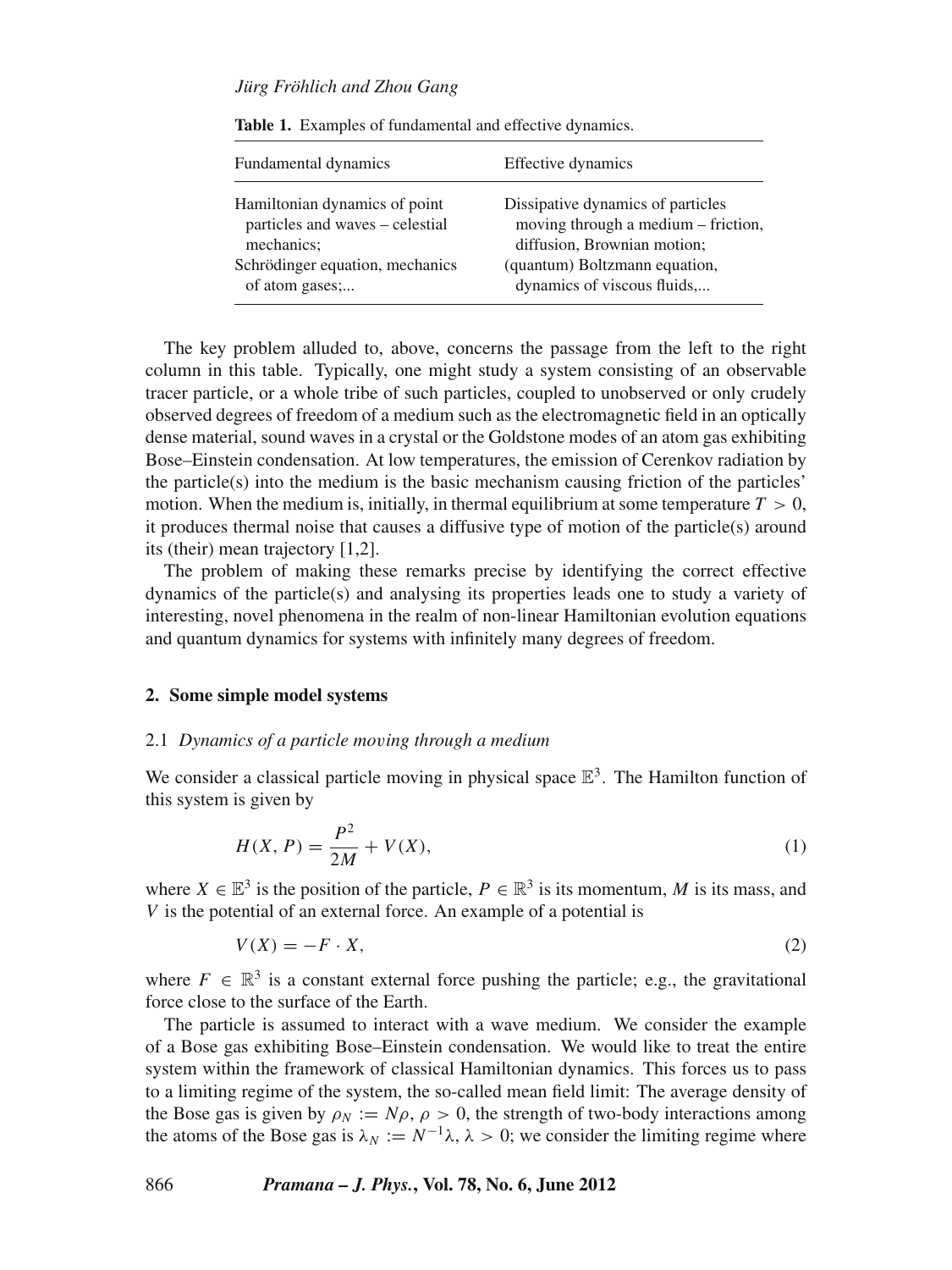$N \to \infty$ , with ρ and  $\lambda$  kept fixed. In this limit, the state of the gas can be described by a Ginzburg–Landau order parameter,  $\psi(x) \in \mathbb{C}$ , where  $N|\psi(x)|^2$  is the density of the gas at the point  $x \in \mathbb{E}^{3}$ . In microscopic units, the mass of a quantum mechanical tracer particle moving through the Bose gas is given by *N M* (i.e., it becomes very heavy, as  $N \rightarrow \infty$ ) and the external potential is given by  $N V(X)$ , with *M* and *V* fixed. The limit  $N \rightarrow \infty$  corresponds to a 'classical limit' in which the quantum dynamics of the system approaches some classical Hamiltonian dynamics.

The Ginzburg–Landau order parameter of the Bose gas,  $\psi(x)$ , and its complex conjugate,  $\bar{\psi}(x)$ , are interpreted as complex coordinates of an infinite-dimensional affine phase space,  $\Gamma_{BG} := H^1_\rho(\mathbb{R}^3)$ , (a certain complex Sobolev space). The standard symplectic structure on  $\Gamma_{BG}$  leads to the following Poisson brackets:

$$
\{\psi(x), \psi(y)\} = \{\bar{\psi}(x), \bar{\psi}(y)\} = 0
$$
  

$$
\{\psi(x), \bar{\psi}(y)\} = i\delta(x - y).
$$
 (3)

Quantum mechanically,  $\psi$  and  $\bar{\psi}$  would be interpreted as annihilation and creation operators, and the Poisson brackets are replaced by commutators, [·, ·], with [·, ·] ∼  $-\frac{i}{N}\{\cdot,\cdot\}.$ 

In the mean-field limit,  $N \to \infty$ , the following Hamilton functional is appropriate to describe a non-relativistic Bose gas:

$$
\mathcal{H}_{BG}(\psi, \bar{\psi}) = \int d^3x \left[ \frac{1}{2m} |\nabla \psi(x)|^2 + \lambda \int d^3y \left( |\psi(x)|^2 - \rho \right) \Phi(x - y) (|\psi(y)|^2 - \rho) \right],\tag{4}
$$

where  $\Phi$  is a two-body potential of short range and, for reasons of thermodynamic stability, of positive type,  $\lambda > 0$  is a coupling constant and  $\rho > 0$  is an average (rescaled) density. We consider a regime where the  $U(1)$ -symmetry

$$
\psi(x) \mapsto e^{i\theta} \psi(x), \quad \bar{\psi}(x) \mapsto e^{-i\theta} \bar{\psi}(x), \quad \theta \in \mathbb{R}
$$
 (5)

is spontaneously broken. It is convenient to impose symmetry-breaking boundary conditions

$$
\stackrel{(-)}{\psi}(x) = \sqrt{\rho} + \stackrel{(-)}{\beta}(x) \tag{6}
$$

with

$$
\beta(x) \to 0, \quad \text{as } |x| \to \infty.
$$

The Poisson brackets between  $\beta$  and  $\bar{\beta}$  are the same as those in (3). In terms of the variables  $\beta$  and  $\bar{\beta}$ , the Hamilton functional is given by

$$
\mathcal{H}_{BG}(\beta, \bar{\beta}) = \int d^3x \left[ \frac{1}{2m} |\nabla \beta(x)|^2 + \lambda \int d^3y (|\beta(x)|^2 + 2\sqrt{\rho} \Re \beta(x)) \Phi(x - y) \right. \\ \times (|\beta(y)|^2 + 2\sqrt{\rho} \Re \beta(y)) \Big]. \tag{7}
$$

*Pramana – J. Phys.***, Vol. 78, No. 6, June 2012** 867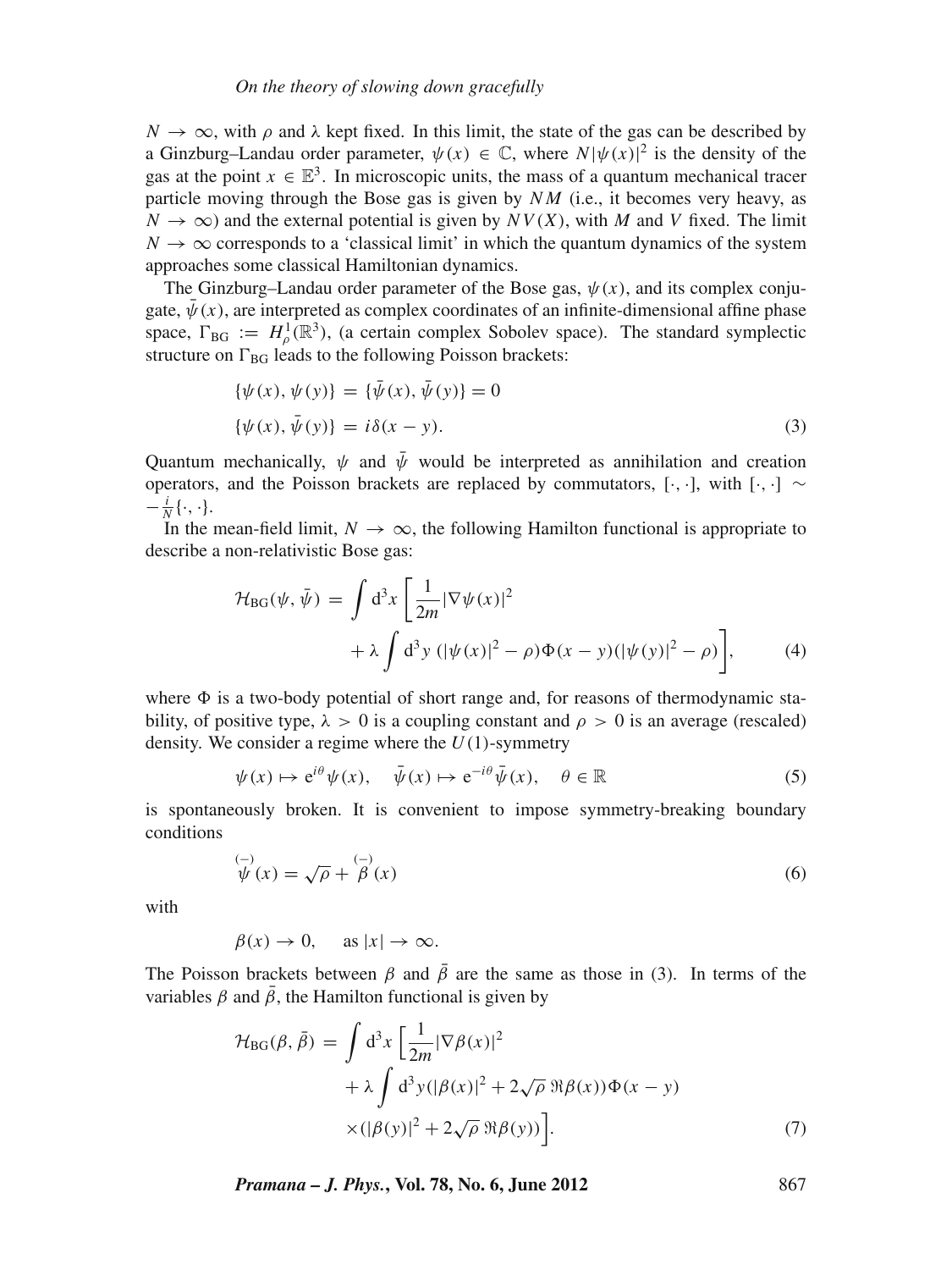The interaction between the tracer particle and the Bose gas is given by

$$
\mathcal{H}_{\mathrm{I}}(X;\,\beta,\,\bar{\beta}) := g \int d^3x \ W(X-x) (|\psi(x)|^2 - \rho)
$$

$$
= g \int d^3x \ W(X-x) (|\beta(x)|^2 + 2\sqrt{\rho} \, \Re \beta(x)), \tag{8}
$$

where  $X$  is the position of the tracer particle,  $W$  is a spherically symmetric two-body potential of short range, and  $g > 0$  is a coupling constant. The phase space of the coupled system is given by

$$
\Gamma_{\text{tot}} := \mathbb{R}_{\text{particle}}^6 \times \Gamma_{\text{BG}} \tag{9}
$$

and its Hamilton functional is given by

$$
\mathcal{H}(X, P; \beta, \bar{\beta}) = H(X, P) + \mathcal{H}_{BG}(\beta, \bar{\beta}) + \mathcal{H}_{I}(X; \beta, \bar{\beta}),
$$
\n(10)

where *H* is as in (1),  $H_{BG}$  as in (7) and  $H_I$  as in (8).

# 2.2 *A list of models of decreasing difficulty*

- (1) *G-model*: This is the model specified by (9) and (10), with  $\rho < \infty$ ,  $\lambda > 0$ ,  $g > 0$ .
- (2) *E-model*: We consider the 'Bogoliubov limit',

$$
\rho \to \infty, \ \lambda \to 0, \ \lambda \rho = \text{const.} := \frac{\kappa}{4}
$$
  
 
$$
g \to 0, \ g\sqrt{\rho} =: \nu, \ \kappa \text{ and } \nu \text{ fixed}
$$
 (11)

In this limit,

$$
\mathcal{H}(X, P; \beta, \bar{\beta}) = H(X, P) + \mathcal{H}_{BG}^{(E)}(\beta, \bar{\beta}) + \mathcal{H}_{I}^{(E)}(X; \beta, \bar{\beta}),
$$

where

$$
\mathcal{H}_{BG}^{(E)}(\beta, \bar{\beta}) = \int d^3x \left[ \frac{1}{2m} |\nabla \beta(x)|^2 + \kappa \int d^3y \, \Re \beta(x) \Phi(x - y) \Re \beta(y) \right]
$$

$$
\mathcal{H}_{I}^{(E)}(X; \bar{\beta}, \beta) = 2\nu \int d^3x \, W(X - x) \, \Re \beta(x). \tag{12}
$$

It is useful to introduce real coordinates,

$$
\beta(x) = \frac{1}{\sqrt{2}} \left( \varphi(x) + i\pi(x) \right) \tag{13}
$$

with

$$
\{\varphi, \varphi\} = \{\pi, \pi\} = 0, \quad \{\varphi(x), \pi(y)\} = \delta(x - y).
$$

868 *Pramana – J. Phys.***, Vol. 78, No. 6, June 2012**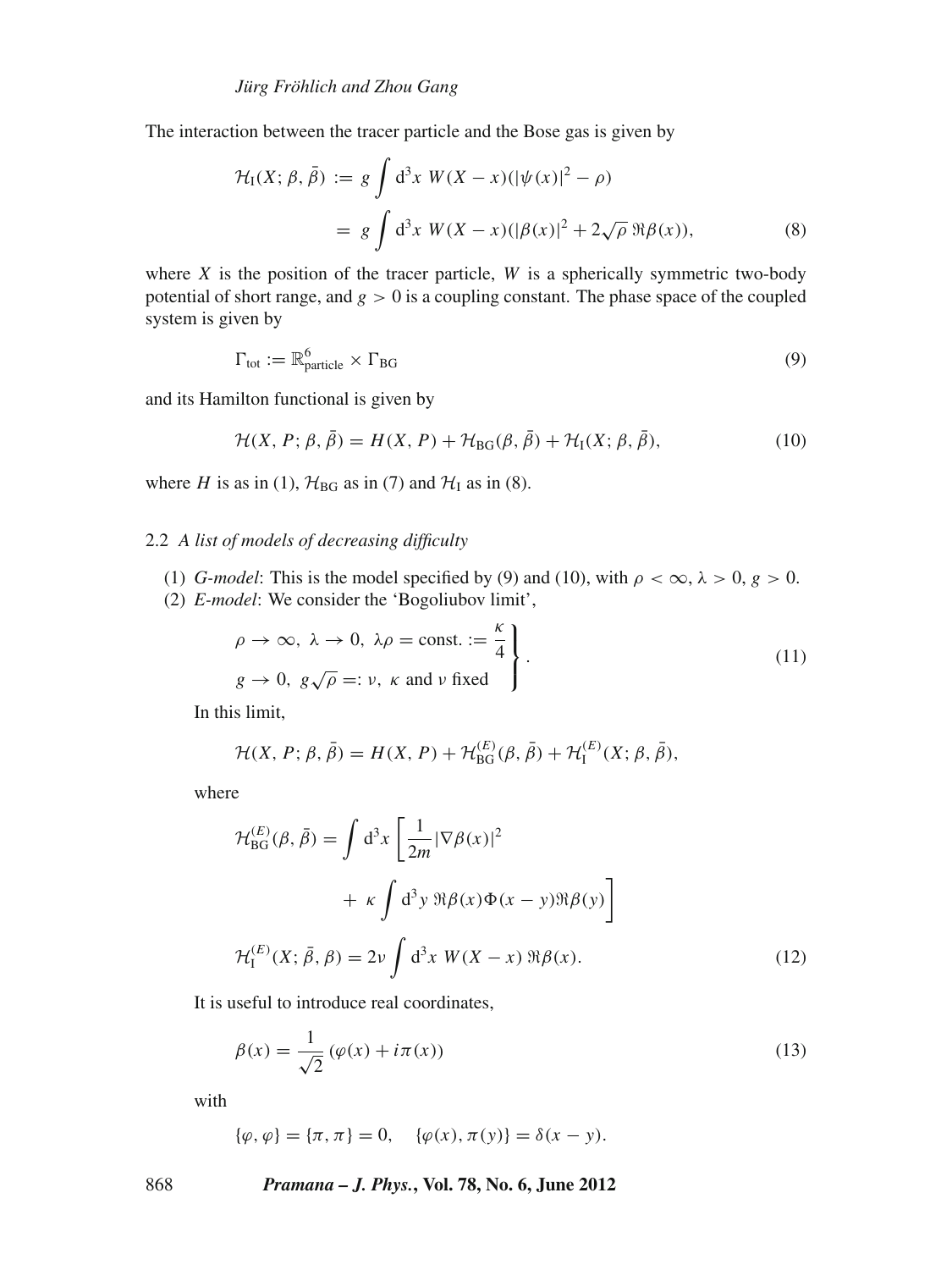Then

$$
\mathcal{H}_{BG}^{(E)} = \int d^3x \left[ \frac{1}{4m} ((\nabla \pi)^2(x) + (\nabla \varphi)^2(x)) + \frac{\kappa}{2} \int d^3y \, \varphi(x) \Phi(x - y) \varphi(y) \right]
$$
\n(14)

and

$$
\mathcal{H}_{\mathcal{I}}^{(E)} = \sqrt{2}\nu \int d^3x \ W(X - x)\varphi(x). \tag{15}
$$

The equations of motion for the Bose gas ( $v = 0$ ) are

$$
\dot{\varphi} = \{ \mathcal{H}, \varphi \} = \frac{1}{2m} \Delta \pi
$$

$$
\dot{\pi} = \{ \mathcal{H}, \pi \} = -\frac{1}{2m} \Delta \varphi + \kappa \Phi * \varphi.
$$

It follows that

$$
\ddot{\varphi} = \frac{1}{2m} \Delta \dot{\pi} = -\frac{1}{4m^2} \Delta^2 \varphi + \frac{\kappa}{2m} \Delta(\Phi) * \varphi \tag{16}
$$

which is a wave equation for  $\varphi$  with constant coefficients that can be solved by Fourier transformation.

One concludes that the frequency,  $\Omega$ , of a plane wave with wave vector  $k \in \mathbb{R}^3$ is given by

$$
\Omega(k) = |k| \sqrt{\left(\frac{k}{2m}\right)^2 + \frac{\kappa \hat{\Phi}(k)}{2m}}
$$

$$
\approx |k| \sqrt{\frac{\kappa \hat{\Phi}(0)}{2m}} \equiv v_* |k|, \quad k \approx 0. \tag{17}
$$

Here,  $v_* = \sqrt{\kappa \hat{\Phi}(0)/2m}$  is the minimal propagation speed of a Goldstone mode (sound wave) in the Bose–Einstein condensate of the Bose gas.

The equations of motion of the coupled system are given by

$$
M\dot{X} = P, \quad \dot{P} = -\nabla V(X) - \nu \int d^3x \ \nabla W(X - x) \ \Re \beta(x)
$$

$$
i\dot{\beta}(x) = -\frac{1}{2m} \Delta \beta(x) + \frac{\kappa}{2} (\Phi * \Re \beta)(x) + \nu W^X(x), \tag{18}
$$

where  $W^X(x) := W(x - X)$ .

- (3) *C-model*:  $\lambda = 0$ ,  $\rho < \infty$ ,  $g > 0$  (see [3]).
- (4) *B-model*:  $\lambda = 0$ ,  $\rho \rightarrow \infty$ , with  $g\sqrt{\rho} = \nu$  fixed (see [4,5]). The equations of motion in the B-model are those given in (18), with  $\kappa = 0$ .

*Pramana – J. Phys.***, Vol. 78, No. 6, June 2012** 869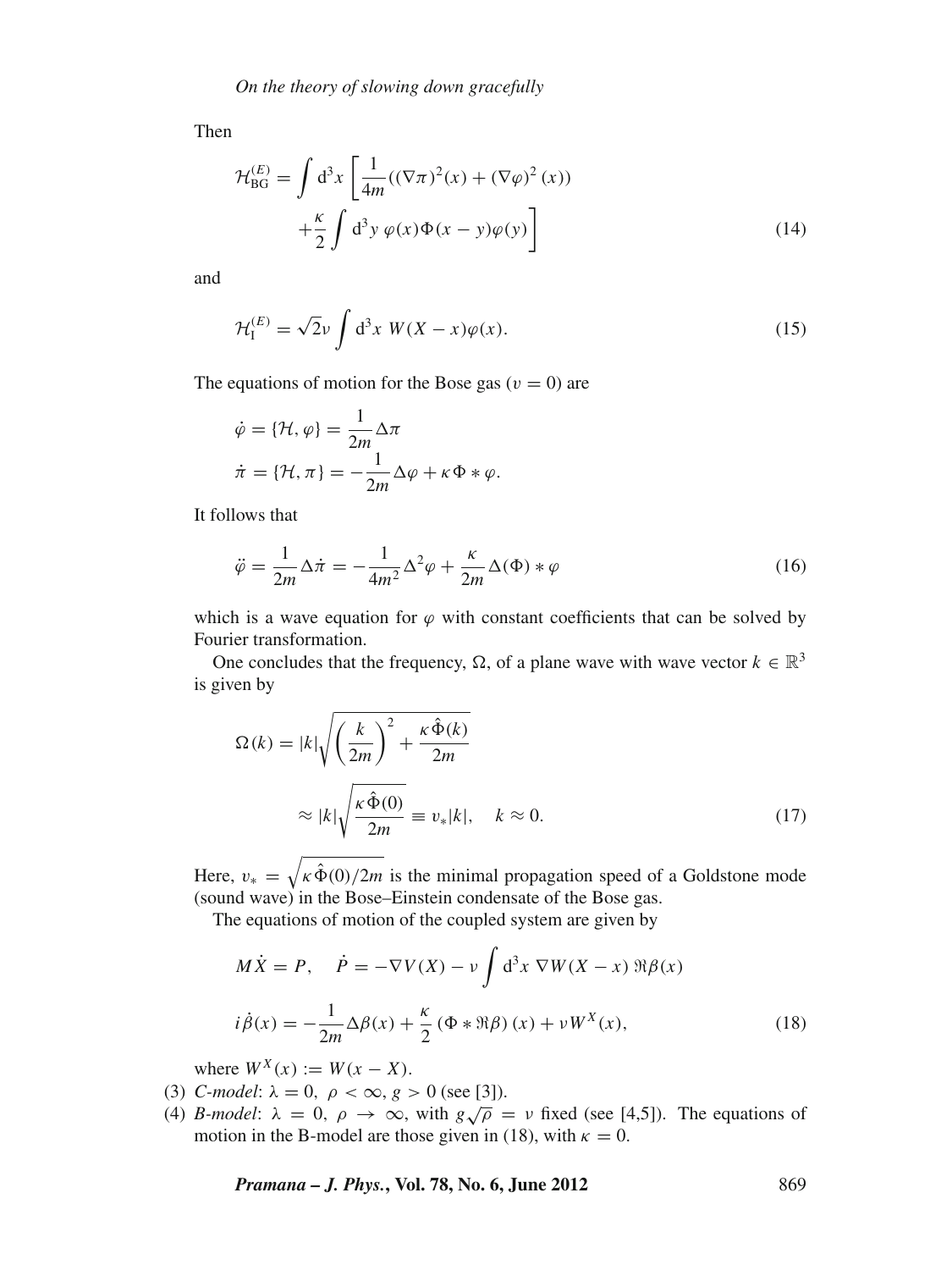#### **3. Some special solutions of the equations of motion**

# 3.1 *Static solutions:*  $\dot{X} = \dot{P} = \dot{\beta} \equiv 0$

Let  $X_* \in \mathbb{E}^3$  be a critical point of the external potential (with  $X_*$  arbitrary if  $V \equiv 0$ ). Let  $\beta_*$  be a critical point of the energy functional

$$
\mathcal{E}(X_*, \beta, \bar{\beta}) := \int d^3x \left[ \frac{1}{2m} |\nabla \beta(x)|^2 + gW(X_* - x)(|\beta(x)|^2 + 2\sqrt{\rho} \Re \beta(x)) + \lambda \int d^3y \left( |\beta(x)|^2 + 2\sqrt{\rho} \Re \beta(x) \right) \Phi(x - y)(|\beta(y)|^2 + 2\sqrt{\rho} \Re \beta(y)) \right].
$$

A critical point  $\beta_*$  can be constructed with the help of variational calculus. Then  $(X \equiv X_*, P \equiv 0, \stackrel{(-)}{\beta}(x) \equiv \stackrel{(-)}{\beta_*(x)}$  is a static solution of the equations of motion. If *X*<sup>∗</sup> is a non-degenerate local minimum of *V* one expects that there exist solutions of the equations of motion close to this static solution and converging to it, as time *t* tends to  $\infty$ .

In the E-model,  $\beta_*$  is the real solution of the elliptic equation

$$
\left(-\frac{\Delta}{2m} + \frac{\kappa}{2}\Phi*\right)\beta = -\nu W^{X*},\tag{19}
$$

which can be solved by Fourier transformation. If  $\kappa \hat{\Phi}(0) = \kappa \int d^3x \Phi(x) > 0$  then the solution exhibits exponential decay in *x*.

#### 3.2 *Travelling waves for*  $V \equiv 0$

*Ansatz*

$$
X_t = vt + X_0, P_t \equiv Mv, v \in \mathbb{R}^3
$$
  

$$
\beta_t(x) = \gamma_v(x - X_t)
$$
 (20)

Let *W* be smooth, spherically symmetric and of rapid decay at  $\infty$ . We consider the Emodel, with  $v_* = \sqrt{\kappa \hat{\Phi}(0)/2m} > 0$  (see (17)). Then, for  $|v| \le v_c \le v_*$  the equations of motion (18) have a travelling wave solution of the form (20), and  $\gamma_v$  decays exponentially fast at  $\infty$ , for  $|v| < v_c$ ;  $\gamma_v$  has power-law decay at  $\infty$ , for  $|v| = v_c$ .

As  $|v| \to 0$ ,  $\gamma_v$  converges to  $\beta_*$  (see (19)), with  $X_* = X_0$ . If  $\Phi(x) = \delta(x)$  then  $v_c = v_*$ . The proofs of these claims follow from easy calculations, using Fourier transformation. For  $|v| > v_c \approx v_*$ , the equation

$$
\frac{k^2}{2m} + \frac{\kappa}{2}\hat{\Phi}(k) - v \cdot k = 0
$$

has real solutions,  $k = k_v \in \mathbb{R}^3$ . Then there do not exist any travelling wave solutions for *V*  $\equiv$  0. If the ansatz (20) is plugged into the equations of motion one finds that  $\dot{P} \neq 0$ ,

870 *Pramana – J. Phys.***, Vol. 78, No. 6, June 2012**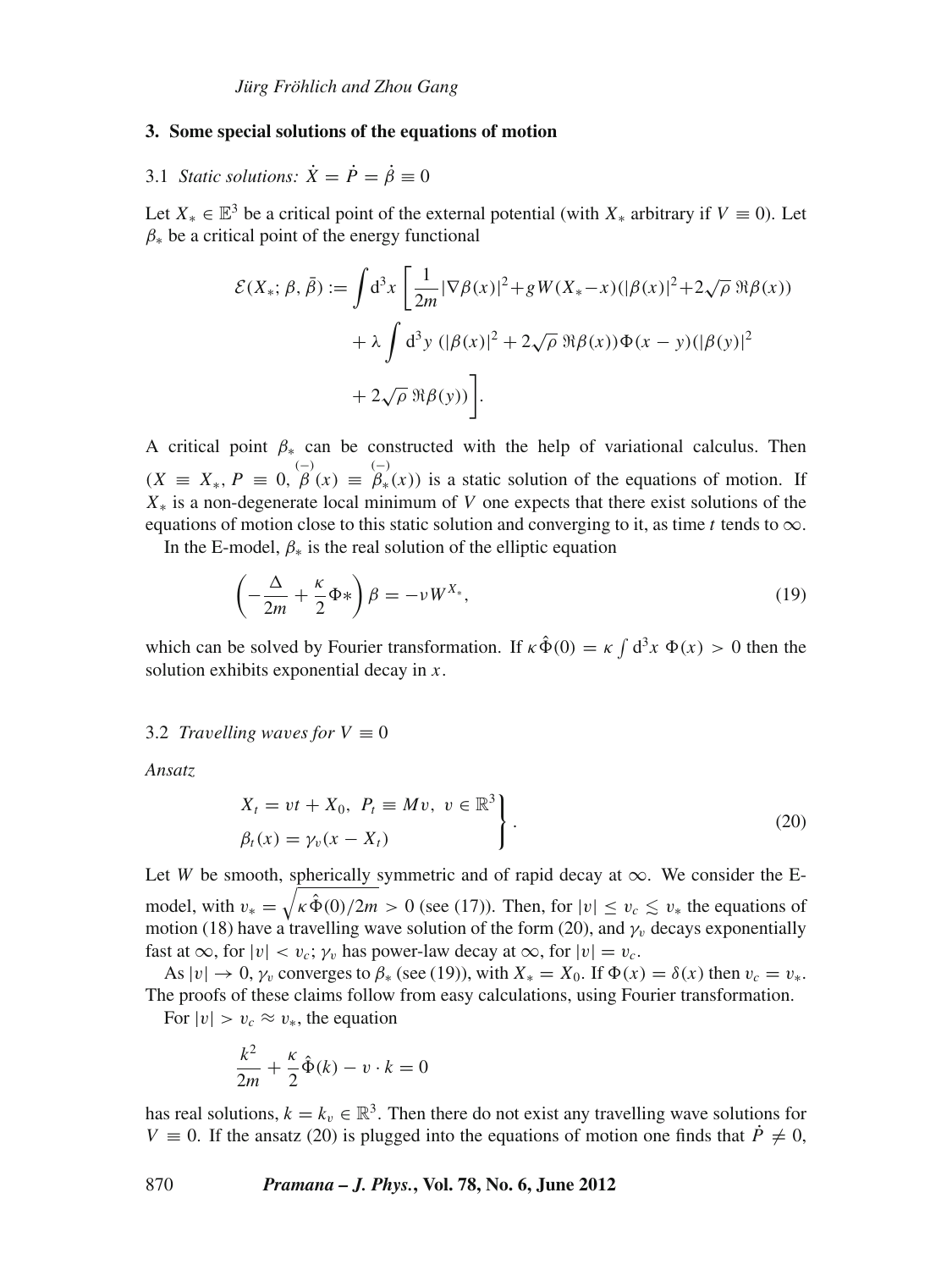with  $\dot{P}$  anti-parallel to v; i.e., a non-zero friction force,  $F_v$ , arises. This force is caused by the emission of Cerenkov radiation by the particle, and its precise form can be inferred from Fermi's Golden Rule.

If  $\kappa = 0$  (i.e.,  $v_* = 0$ ) the expression for  $F_v$  is very simple:

$$
F_v = -\text{const.} \ v \frac{1}{|v|^3} \int_0^{(2\pi v)^2} \mathrm{d}\rho \ \rho |\hat{W}(\sqrt{\rho})|^2,\tag{21}
$$

where the constant is proportional to  $\nu$ . The behaviour of  $|F_{\nu}|$  is indicated in figure 1.

Our discussion suggests to proceed to study forced travelling waves, with  $V(X) =$  $-F \cdot X$ , for a non-vanishing external force  $F \in \mathbb{R}^3$ .

#### 3.3 *Forced tra*v*elling wa*v*es*

We study the motion of a tracer particle under the influence of a constant external force  $F \in \mathbb{R}^3$ , with  $V(X) = -F \cdot X$ . For simplicity, we consider the B- or the E-model.

**Theorem 1** [6]. *Suppose that W is smooth, spherically symmetric and of rapid decay at infinity. Then there exists a positive constant*  $F_{\text{max}} < \infty$  *such that* 

- (1) *if*  $|F| < F_{\text{max}}$  *the equations of motion* (18) *of the B- or E-model have two travelling wave solutions of the form* (20) *with velocity*  $v \parallel F$ ,  $|v| > v_c \approx v_*$ ;
- (2) if  $|F| = F_{\text{max}}$  *there exists a unique travelling wave solution with*  $v \, \Vert F$ ,  $|v| > v_c$ ;
- (3) if  $|F| > F_{\text{max}}$  *there do not exist any travelling wave solutions of the form* (20)*.*

*Remarks.* To prove this theorem we must look for solutions of the equations of motion of the form  $X_t = vt + X_0$ ,  $P_t = Mv$ ,  $\beta_t(x) = \gamma_v(x - X_t)$ .

The equations of motion (18) then imply that

$$
-\nabla V(X) \equiv F = \nu \int d^3x \, (\nabla W)(x) \, \Re \gamma_v(x)
$$

$$
-i\nu \cdot \nabla \gamma_v = -\frac{\Delta}{2m} \gamma_v + \frac{\kappa}{2} \left( \Phi * \Re \gamma_v \right)(x) + \nu W(x). \tag{22}
$$



**Figure 1.** The behaviour of  $|F_v|$ .

*Pramana – J. Phys.***, Vol. 78, No. 6, June 2012** 871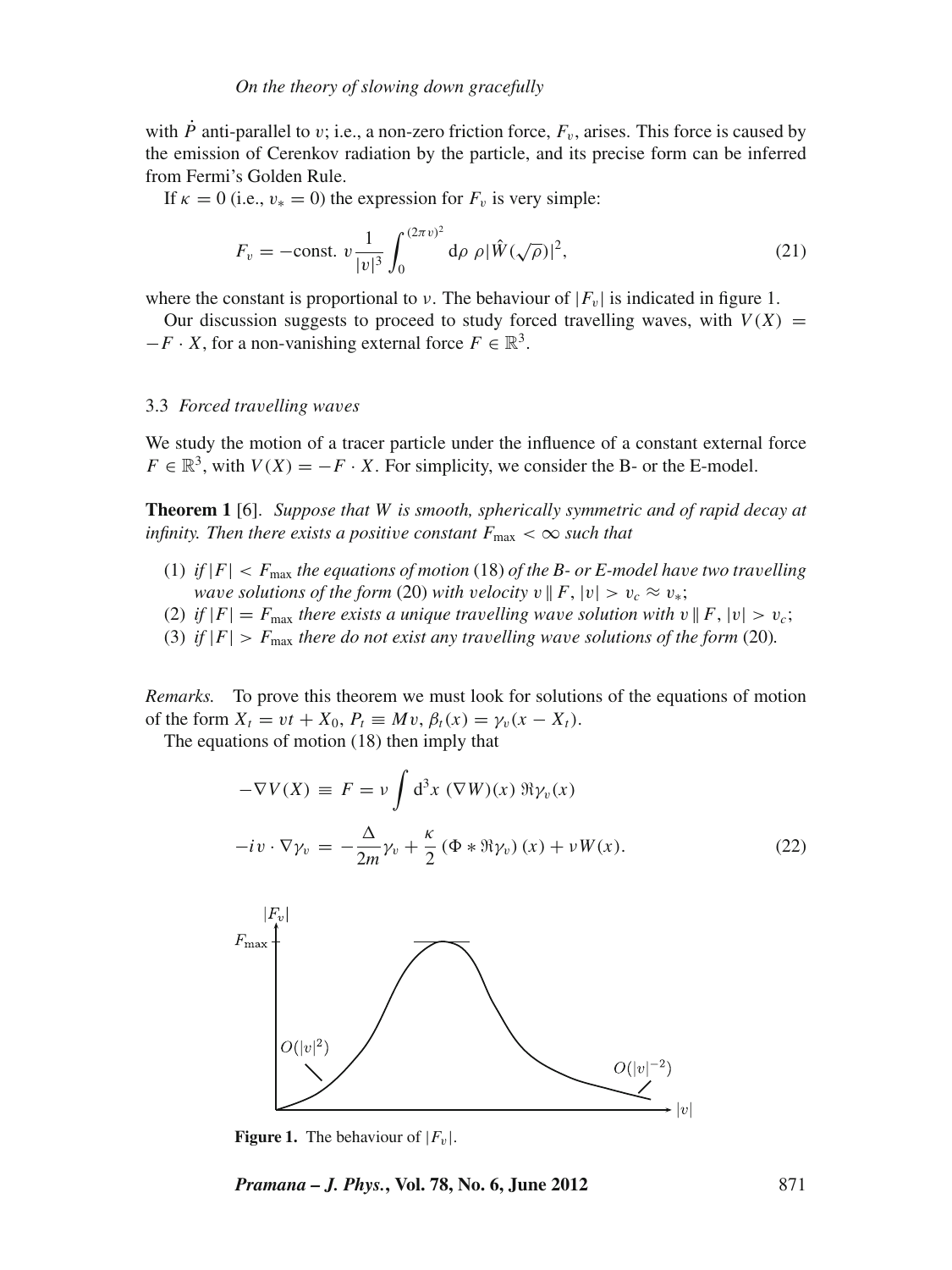If  $|v| > v_c$  the Fourier transform,  $\hat{y}_v$ , of the second equation in (22) is singular on a spherical surface in k-space, and it follows that the first equation in (22) does not have any solutions unless  $|F| > 0$ , as discussed in §3.2.

The right-hand side of the first equation in (22) is a function of  $|v|$  that vanishes for  $|v| < v_c$ , tends to 0, as  $|v| \rightarrow \infty$ , and has a unique maximum at some value,  $v^*$ , of  $|v|$ . It is quadratic in *W*.

From these observations the proof of the theorem stated above can easily be inferred. For  $|v| > v_c$ ,  $|F| \neq 0$ , the solution,  $y_v$ , of the second equation describes a conical wave whose tip is near the position,  $X_t$ , of the particle.

# 3.4 *Significance of special solutions*

The construction of special solutions, as outlined in  $\S 3.1-3.3$  is elementary, and one may wonder why such solutions are of any interest, at all. The reason is that one expects that rather general classes of (time-dependent, non-stationary) solutions of the equations of motion approach the special solutions constructed above, as time *t* tends to  $\infty$  (in a mathematically precise sense). We briefly discuss this expectation in several situations.

- (1) Let us suppose that  $V(X)$  has a non-degenerate (quadratic) minimum,  $V(X_*) < 0$ , at a point  $X_* \in \mathbb{E}^3$ , with  $V(X) \to 0$ , as  $|X| \to \infty$ . We consider the G-model and choose initial conditions,  $(X_0, P_0, \beta_0)$ , whose total energy,  $\mathcal{H}(X_0, P_0; \beta_0, \bar{\beta}_0)$ , is strictly negative. Then we expect that the solution,  $(X_t, P_t, \beta_t)$ , of the Hamiltonian equations of motion corresponding to the Hamilton functional  $\mathcal{H}(P, X; \beta, \overline{\beta})$  in (10) approaches a static solution,  $X_t \to X_*, P_t \to 0, \beta_t \to \beta_*,$  as  $t \to \infty$ , where  $\beta_*$  is a minimizer of the energy functional  $\mathcal{E}(X_*, \beta, \overline{\beta})$  introduced in §3.1, provided the coupling constant  $g$  is sufficiently small. (If the potential  $V$  is as specified above, but  $V(X) \to \infty$ , as  $|X| \to \infty$ , then one expects that the static solution  $(X_*, P = 0, \beta_*)$  is asymptotically stable without further assumptions on initial conditions of finite total energy and on the coupling constant *g*.)
- (2) We consider the B- or E-model, with  $V(X) \equiv 0$ . We choose initial conditions,  $(X_0, P_0, \beta_0)$ , of energy  $\mathcal{H}(X_0, P_0; \beta_0, \bar{\beta}_0)$  (see (12)) not 'much larger' than  $\frac{M}{2}v_c^2$ (with  $v_c = v_* = 0$ , for the B-model) and *g* small enough. Then we expect that the solution,  $(X_t, P_t, \beta_t)$ , of the equations of motion (18), with the given initial conditions, approaches a travelling wave solution (20), with  $|v| \le v_c$ , as  $t \to \infty$ ; (convergence of  $\beta_t$  is understood locally, in arbitrary balls of finite radius around the position,  $X_t$ , of the tracer particle).
- (3) We consider the B- or E-model, but with  $V(X) = -F \cdot X$ ,  $0 \lt |F| \lt F_{\text{max}}$ . Let  $v_{<}$  > 0 and  $v_{>}$   $v_{<}$  be the two speeds for which the equations in (22) have solutions, with  $|v| = v_{\leq}$  or  $|v| = v_{\leq}$ . We first discuss the stability of solutions with  $|v| = v_{\leq}$ . We expect that a solution of the equations of motion (18) corresponding to an initial condition  $(X_0, P_0, \beta_0)$ , with  $X_0 \in \mathbb{E}^3$  arbitrary,  $|P_0| \ll Mv_{\leq}$ ,  $\mathcal{H}_{BG}^{(E)}(\beta_0, \bar{\beta}_0)$  small enough, converges to a travelling wave solution of the type discussed in the theorem of §3.3, with  $|v| = v<sub>z</sub>$ , as time  $t \to \infty$ , provided g is small enough.

In contrast, if  $|P_0| \ge Mv_>, \mathcal{H}_{BG}^{(E)}(\beta_0, \bar{\beta}_0)$  small, the solution  $(X_t, P_t, \beta_t)$  of the equations of motion (18) will in general not approach a travelling wave solution with  $|v| = v_{\geq}$ .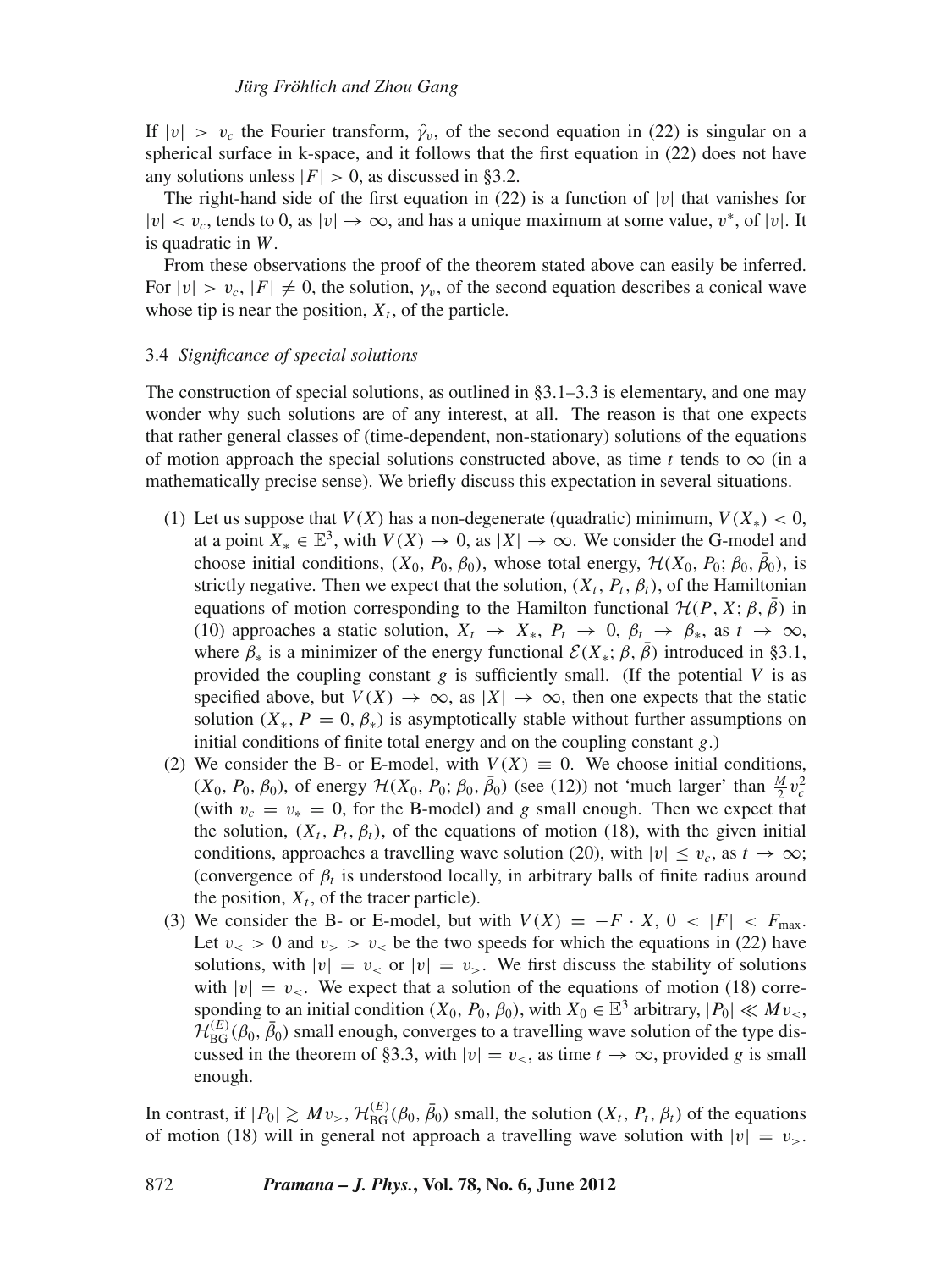Rather, we expect that  $|P_t|$  diverges, as  $t \to \infty$ . Similar behaviour is expected if  $|F| > F_{\text{max}}$ . Most of these expectations remain unproven, except for expectation (2) in the context of the B-model.

# **4. A theorem deserving this name**

In this section, we consider the B- and C-models, which are the only models for which non-trivial results have been established, so far (see [3–6]). We state our main result for the B-model; but a very similar result has also been proven for the C-model. We propose to study solutions of the equations of motion (18), for  $\kappa = 0$ .

We choose units such that  $M = m = 1$ . The two-body potential *W* is assumed to be smooth, spherically symmetric and of rapid decay at  $\infty$ , with  $|\hat{W}(0)| =$  $(2\pi)^{-3/2}$   $\int d^3x W(x) = 1$ . The wave field  $\beta$  is normalized appropriately. The external potential  $V$  is assumed to vanish identically. Then the equations of motion (18) take the form

$$
\dot{X}_t = P_t, \quad \dot{P}_t = \nu \int d^3x \, (\nabla W^{X_t})(x) \, \Re \beta_t(x),
$$
  

$$
i \dot{\beta}_t(x) = -\frac{1}{2} (\Delta \beta_t)(x) + W^{X_t}(x),
$$
 (23)

where  $W^{X_t}(x) := W(x - X_t)$  and  $v = O(1)$  is a constant. Note that eqs (23) have static solutions

$$
X_t \equiv X_*, \quad P_t \equiv 0, \quad \beta_t(x) \equiv \beta_*(x) = 2(\Delta^{-1}W^{X_*})(x)
$$

indexed by  $X_{\ast}$ , and we propose to analyse their asymptotic stability. Our main result is the following theorem.

**Theorem 2** [4]. *Under the assumptions described above, there exists an interval I*  $\supset$ [0, 0.66) ⊃  $\left[0, \frac{1}{2}\right]$  *such that, for any*  $\delta \in I$ *, there is some*  $\epsilon_0 = \epsilon_0(\delta) > 0$  *with the property that if*

$$
|P_0|, \|\langle x \rangle^3 \beta_0\|_2, \|\nabla \beta_0\|_2 < \epsilon_0,
$$

*where*  $\langle x \rangle := \sqrt{1 + |x|^2}$ , *then* 

$$
|P_t| \le c \langle t \rangle^{-(1/2) - \delta}, \quad \text{as } t \to \infty \tag{24}
$$

*for some finite constant c, and*

$$
\lim_{t\to\infty} \|\beta_t - 2\Delta^{-1}W^{X_t}\|_{\infty} = 0.
$$

*Pramana – J. Phys.***, Vol. 78, No. 6, June 2012** 873